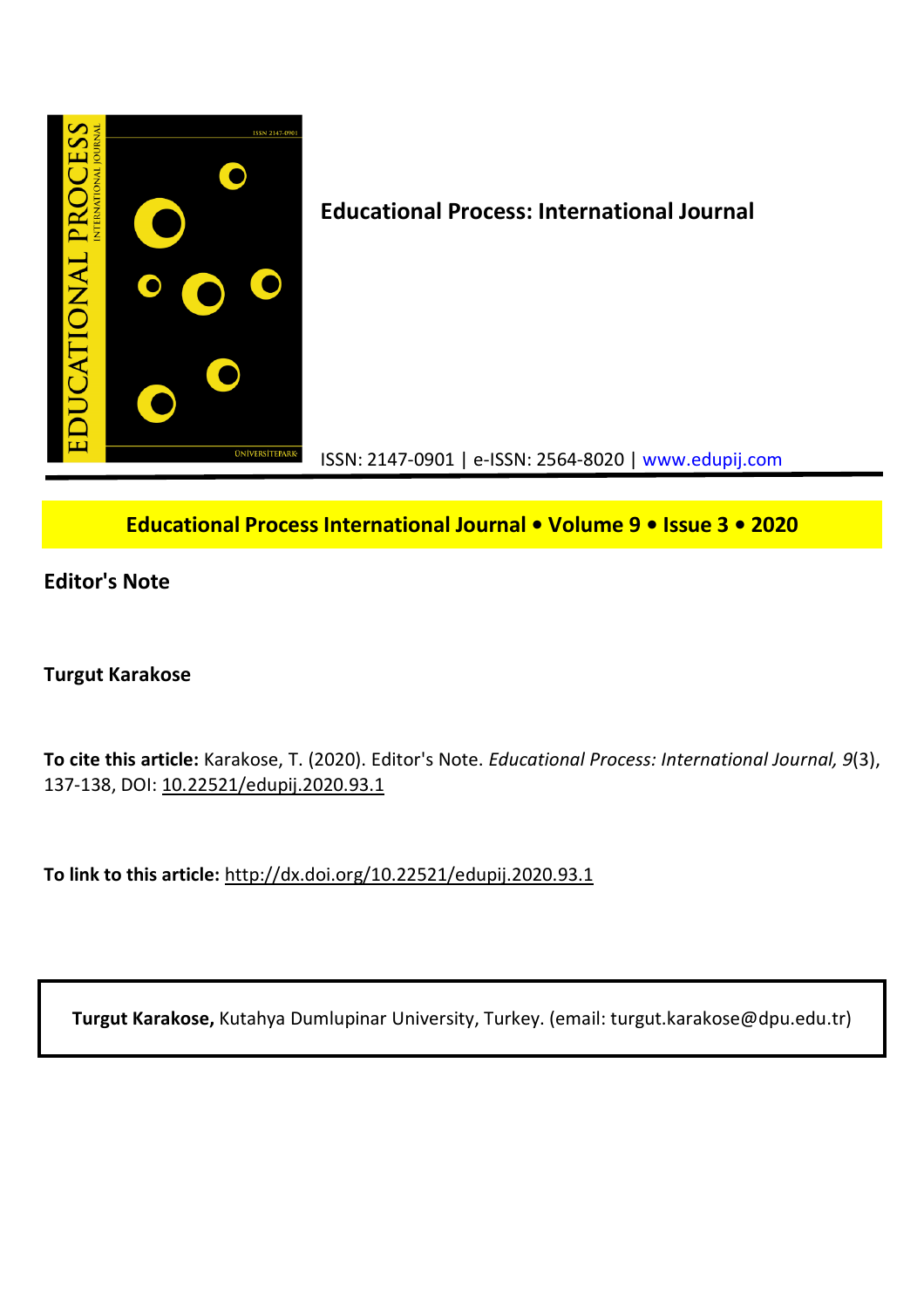EDUPIJ • Volume 9 • Issue 3 • 2020 • pp. 137–138.

**Editor's Note**

TURGUT KARAKOSE



Crosset DOI: 10.22521/edupij.2020.93.1

EDUPIJ • ISSN 2147-0901 • e-ISSN 2564-8020 Copyright © 2020 by ÜNİVERSİTEPARK edupij.com

………………………………………........….....………………………………...……………